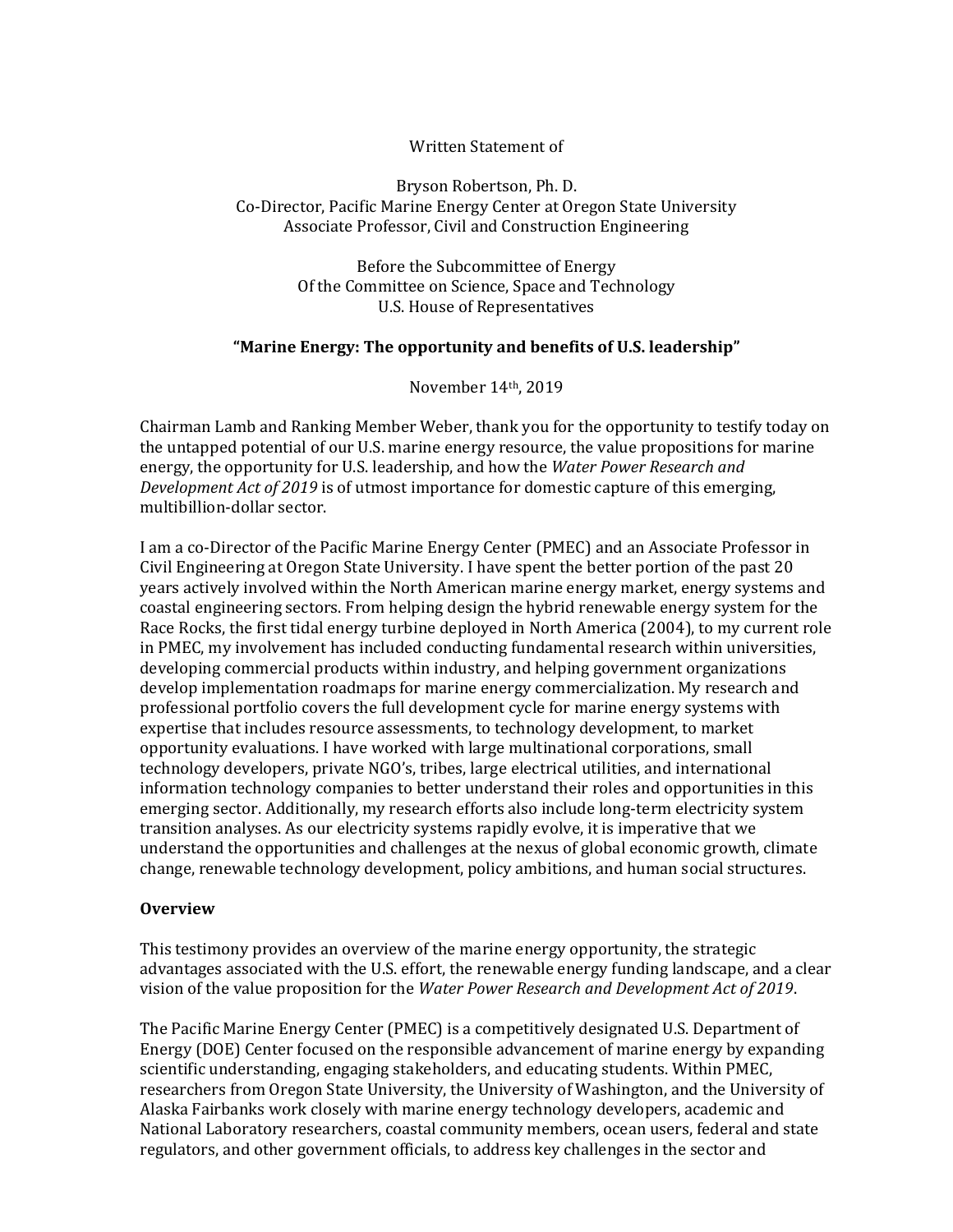accelerate its emergence. Our mission is to serve as an objective voice regarding the opportunities, capabilities, and effects of marine energy, including wave, tidal, riverine, and offshore wind resources.

## **Marine Energy Resources and Opportunities**

Marine energy is one of the last significant untapped renewable resources.

Marine energy encompasses energy in waves, tides, currents, rivers, salinity and temperature differentials. As shown in [Figure 1,](#page-1-0) recent resource assessments quantify the U.S. wave resource as upwards of 3500 TWh, the tidal resource as 450 TWh, the ocean current as approximately 200TWh, and the river resource as 130TWh. To provide some context, the current U.S. electricity demand is approximately 4100 TWh. As such, marine energy has the potential to provide significant and needed renewable electricity resources to the U.S. grid – resources which will compliment the suite of other renewable energy resources currently helping drive our transition from fossil fuels to renewable electricity generation.



*Figure 1: U.S. Marine Energy Resources (U.S. DOE National Renewable Energy Laboratory)*

<span id="page-1-0"></span>In addition to its potential as an immense raw resource, marine energy offers a suite of additional ancillary benefits to the utility electricity markets. These include location, forecastability and availability, to name just a few. Coastal counties of the U.S. are home to over 126 million people, or 40 percent of the nation's total population. If these counties aggregated their GDP, it would rank third in the world – behind only the U.S. and China. As such, the electricity demands of our coastal region is massive and rapidly increasing. The ability to transmit electricity vast distances from remote electricity generation facilities is becoming increasingly expensive, socially unacceptable, and susceptible to climate-related changes (e.g., California wildfires and the relationship with the electricity system). Marine energy resources are the most proximate renewable resources to these growing coastal electricity demands and will play an important role helping reduce electricity-related emissions while improving the electrical system resilience. In terms of forecastablity, the fundamental physics behind the ebb and flow of marine energy resources is well understood, allowing for system operators and project developers to accurately forecast the future power generation – a high value benefit when trying to manage a dynamic and increasingly variable electricity system. Finally, for many locations, the seasonal availability of marine energy resources correlates with the demand for electricity – thus minimizing the need to back-up fossil fueled generation or largescale energy storage systems.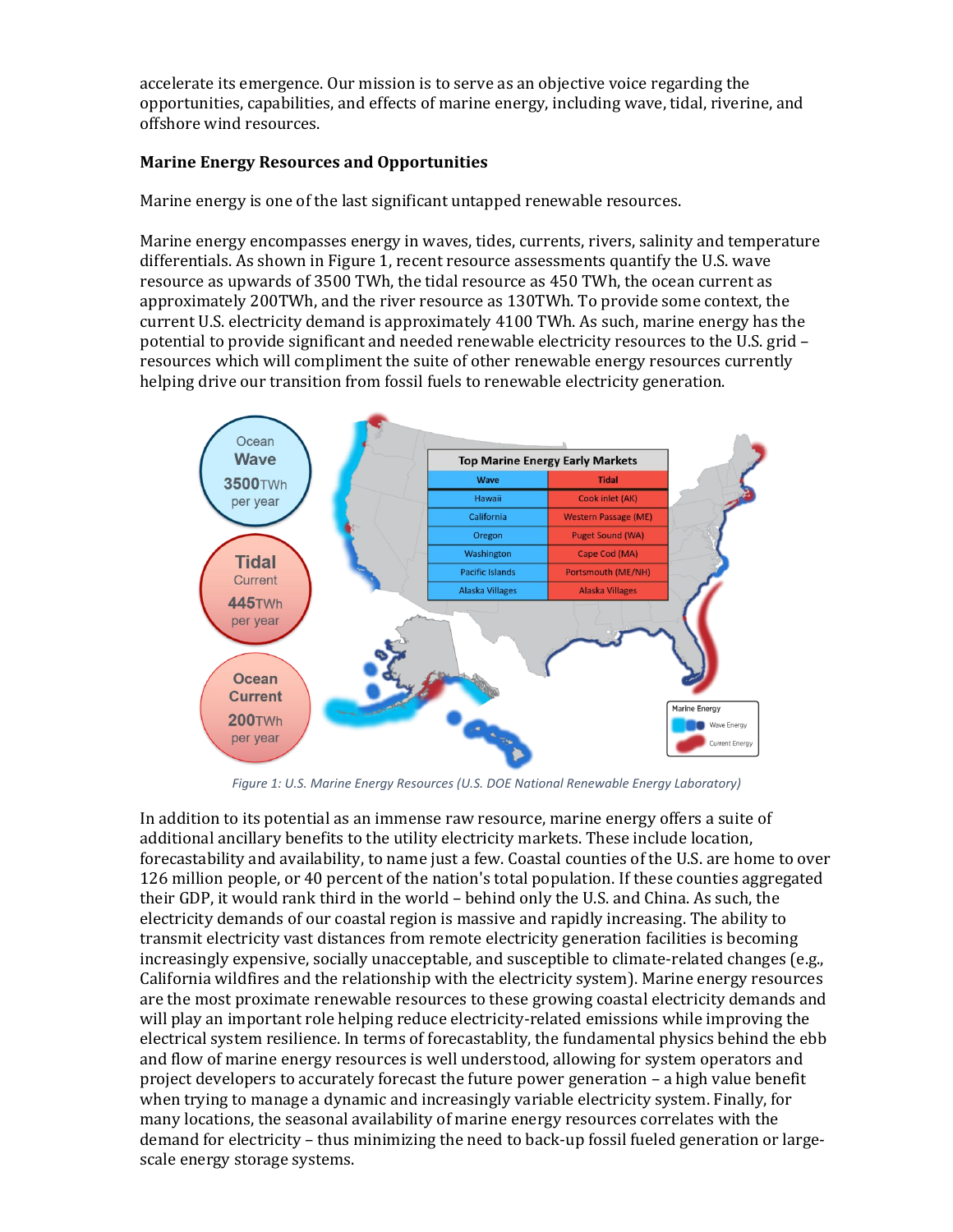Last year alone, the renewable energy market saw investments of \$280B – far exceeding fossil fuel investments. As global markets and electricity utility policies drive towards increasing penetrations of renewable electricity, the need for new renewable electricity generating resources (beyond wind and solar) is creating significant economic opportunities for supportive countries, marine energy technology development companies, and research enterprises.

# **The U.S. Competitive Strategy and Advantage**

The development of marine energy technologies is a challenge. The commercialization pathway takes longer and costs more than terrestrial renewable energy technology development – this is an inconvenient fact. As such, the commercial progress of marine energy companies has been slower than our wind and solar counterparts. However, the technology performance improvements and cost reductions clearly illustrate that marine energy is following the same dramatic cost reduction trajectory as both of these complimentary renewable resources.

In addition, and contrary to our wind and solar counterparts, marine energy inherently includes a number of competitive advantages and opportunities within the emerging 'Blue Economy'. According to the *Organization for Economic Co-operation and Development's* 2016 report, 'Blue Economy'-related industries and activities contribute more than \$1.5 trillion in value added to the economy each year, and that value is expected to double by 2030. Marine energy is part of this economy, but also plays a linchpin role in providing the necessary power for much of the innovation space in the Blue Economy. Marine energy has the potential to enable entirely new sectors of offshore economic activity that are impossible today due to lack of reliable electricity in the open ocean.

Through extensive consultation within the U.S. marine energy and maritime sectors, the U.S. Department of Energy's Water Power Technologies Office (WPTO) recently released its '*Powering the Blue Economy*' initiative; which details specific, near-term market opportunities for marine energy. These include powering oceanographic measurement devices, recharging Underwater Autonomous Vehicles (UAV), renewably powering offshore aquaculture facilities, desalinating water, and powering remote isolated communities, amongst others (see [Figure 2\)](#page-2-0).



<span id="page-2-0"></span>*Figure 2: Powering the Blue Economy Sectors (WPTO)*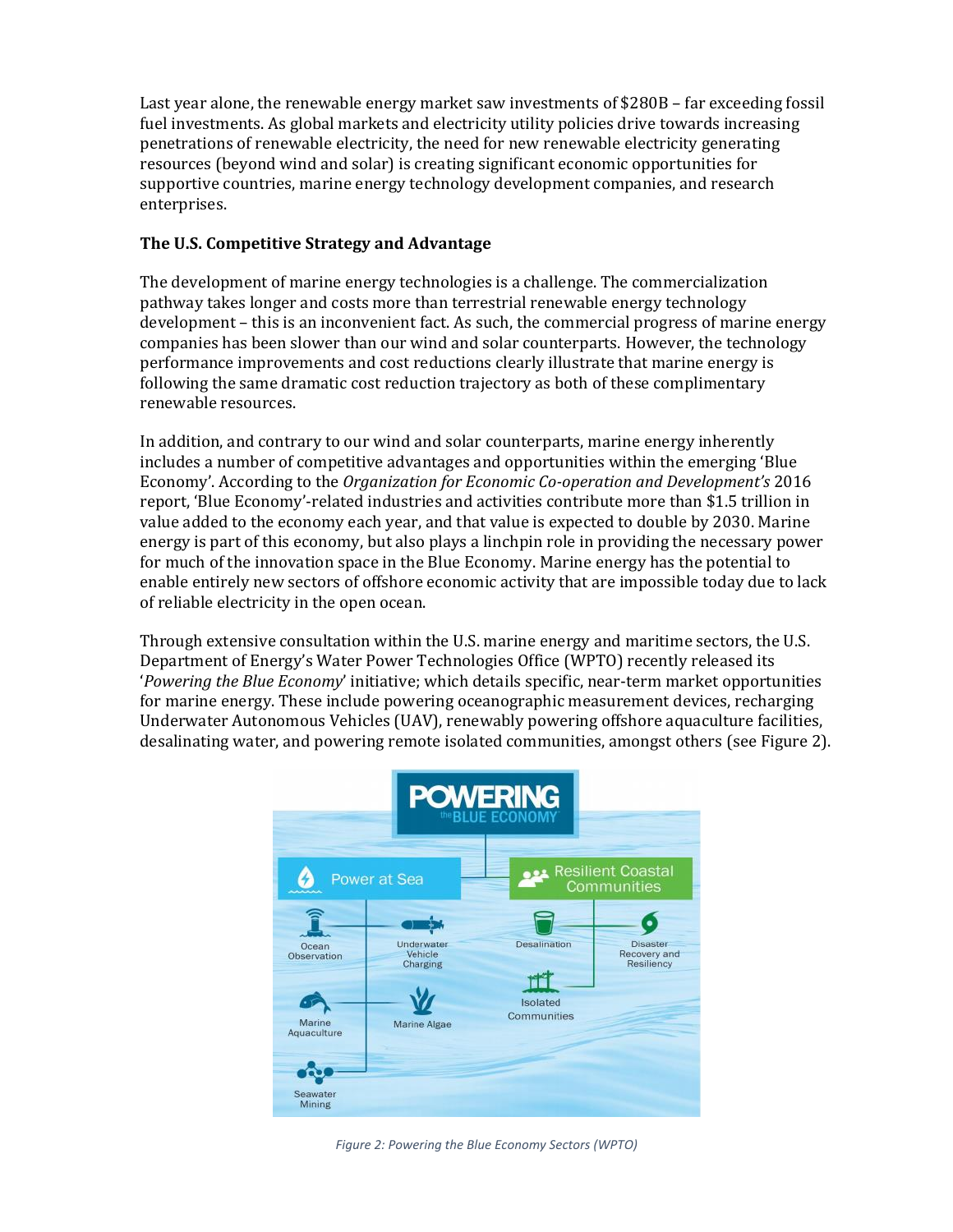By widening the aperture for marine-energy commercialization markets, the WPTO has shown international leadership – leadership which many of our international peers are now following. The *Powering the Blue Economy* initiative will allow U.S.-based technology developers to develop smaller marine energy devices, at lower per-unit-costs, and find commercial success faster; while concurrently building new capacities for remote observation and surveillance, providing clean drinking water, and mitigating energy poverty in isolated communities.

The '*Powering the Blue Economy*' initiative clearly illustrates the wide spectrum of commercial opportunities available for marine energy clean tech development – many of which are along the development trajectory to utility-scale power generation. The leadership shown by our colleagues within the WPTO has provided the U.S. with a clear opportunity to maintain global leadership, and a pathway to better utilizing our marine energy resources.

#### **Federal Renewable Energy Investment**

Thanks to the efforts of Congress over the past several years, the U.S. is beginning to make significant investments in marine energy technology development through the DOE WPTO. However, there is stiff international competition and other nations are actively seeking to capture this projected \$61.8B per annum market (2050). The EU and Canada invest approximately \$300M per year in marine energy, China invests approximately \$150M per year, and Australia recently announced a \$330M investment in marine energy and associated Blue Economy initiatives. Sustained and increased U.S. investment to optimize the domestic innovation and development potential for marine energy technology is critical to support U.S. leadership and market capture in this space.

The global marine energy industry is still widely dispersed around the world. Unlike our wind and solar peers, the U.S. still has the opportunity to ensure that technology development and associated economic benefits occur here rather than the U.S. simply being a user of other nations' technology. However, in order to achieve this objective and capture the benefits, the level of federal investment in early stage marine energy technology innovation must increase in-line with comparative early stage investment in renewable energy sector peers that effectively contributed to commercial viability. As shown i[n Figure 3,](#page-3-0) water power (marine energy & hydropower) funding has consistently been 3 to 4 times lower than wind and solar – despite marine energy representing early stage technologies where federal investment has the greatest opportunity to spur innovation and associated economic growth.



<span id="page-3-0"></span>*Figure 3: DOE EERE Renewable Program Funding History*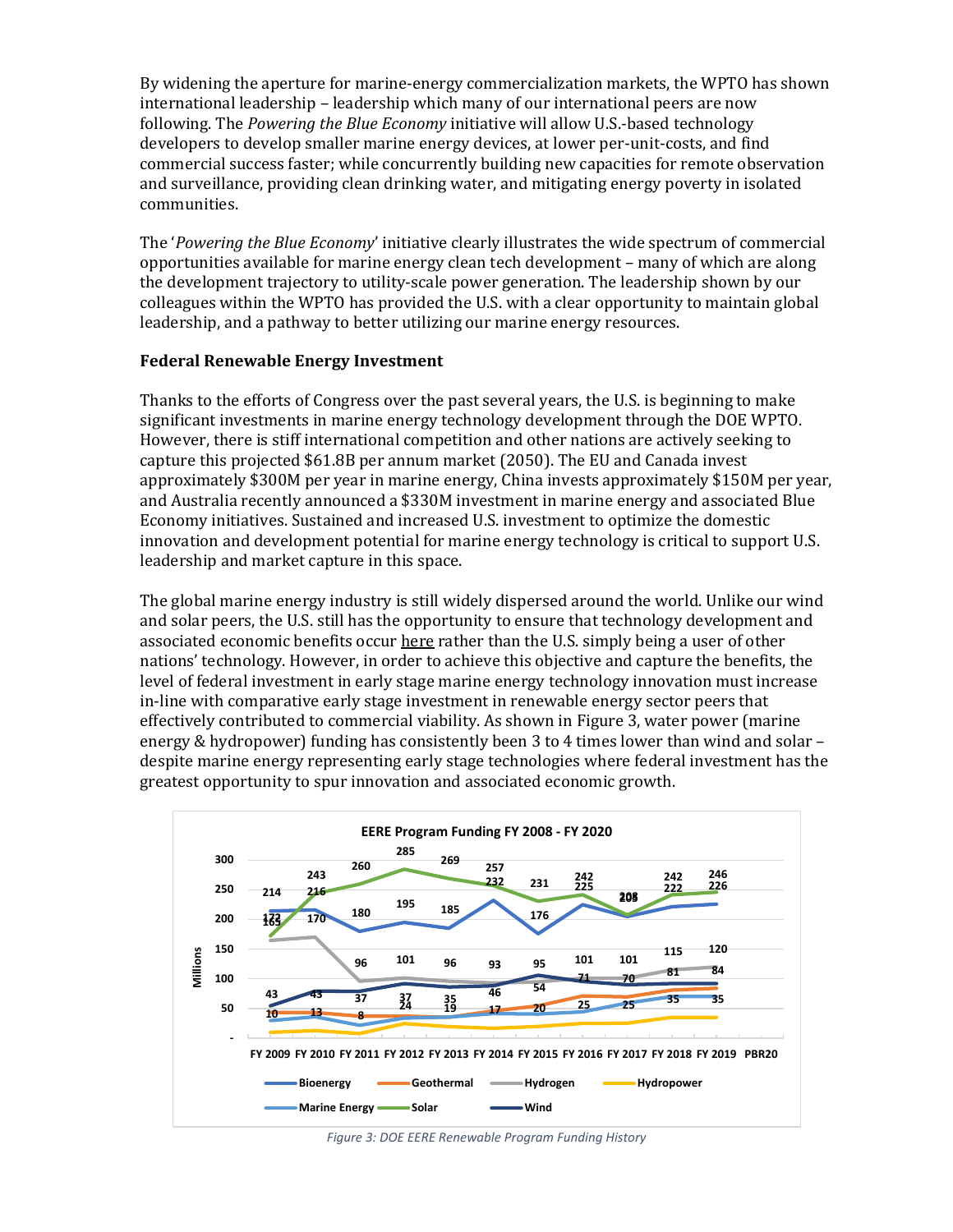# **The Pacific Marine Energy Center and Building an Industry**

PMEC is globally recognized for our holistic view of the development pathway for marine energy. This pathway includes playing an integral role in the development of innovative technologies, but also developing a fundamental understanding of the environmental and social opportunities and challenges.

Through our Industry Partner Network (IPN), industry is able to work closely with PMEC affiliated faculty and students to leverage the wealth of knowledge and expertise within the academic institutions to accelerate development. As an example of PMEC-Industry collaboration, the Ocean Energy buoy currently on route for deployment in Hawaii was initially tested at small scale in the PMEC-Affiliated O.H. Hinsdale Wave Research Laboratory at OSU, numerical modelling by OSU Faculty, and will host the next generation of the PMEC Adaptable Monitoring Package (AMP) from the University of Washington during its' testing at the U.S. Navy's Wave Energy Test Site at Marine Corps Hawaii.

Additionally, PMEC-affiliated faculty and students understand the development of projects and industry require more than just technologies. We have active projects completing the most comprehensive environmental baseline analyses possible; which includes benthic species, transitory ocean mammals, sediment samples, and high-value fisheries. These efforts are paramount to ensure regulatory and permitting agents have all the necessary data to make evidence-based decisions for future projects. Additionally, PMEC at Oregon State University conducts rigorous outreach and engagement activities to identify the human dimensions and social constructs which would impact or accelerate future development.

# **The Water Power Research and Development Act of 2019**

The *Water Power Research and Development Act of 2019* is essential to providing the sustained funding necessary to accelerate the development of this industry, ensure the U.S. leadership position, and support the wider spectrum of opportunities to allow marine energy technologies to provide disruptive solutions to the multibillion-dollar Blue Economy. Unlike wind and solar, marine energy technology developers do not currently benefit from any tax support mechanisms such as the Investment Tax Credit (ITC) or the Production Tax Credit (PTC). Funding from the DOE WPTO is the key (and only) mechanism to support U.S. technology developers competing against overseas companies that receive a suite of subsidies.

By investing in a marine energy focused program at DOE, comparable especially to our solar peers, we can grow a marine energy industry that will provide new economic opportunities, high wage jobs, a clean energy source to coastal communities, and a new understanding of our oceans.

### **The Next Generation**

As a faculty member at an institution of higher education, I would be remiss if I did not close by focusing on the urgent need to educate and train the next generation of energy leaders and maritime innovators. As the world becomes increasingly interconnected and resource stressed, it is increasingly important for universities, colleges and training programs to develop the talent base and workforce who understand the technological, environmental and social co-dependencies needed for true innovation. Innovation that will help the U.S. reduce our impacts on the global climate, innovation that will reduce energy poverty in rural communities, and innovation that will allow us to sustainably explore and harness our ocean resources.

This workforce is required now. The students that graduate from programs and centers, like PMEC, are in increasing demand at private companies, national laboratories, and within the